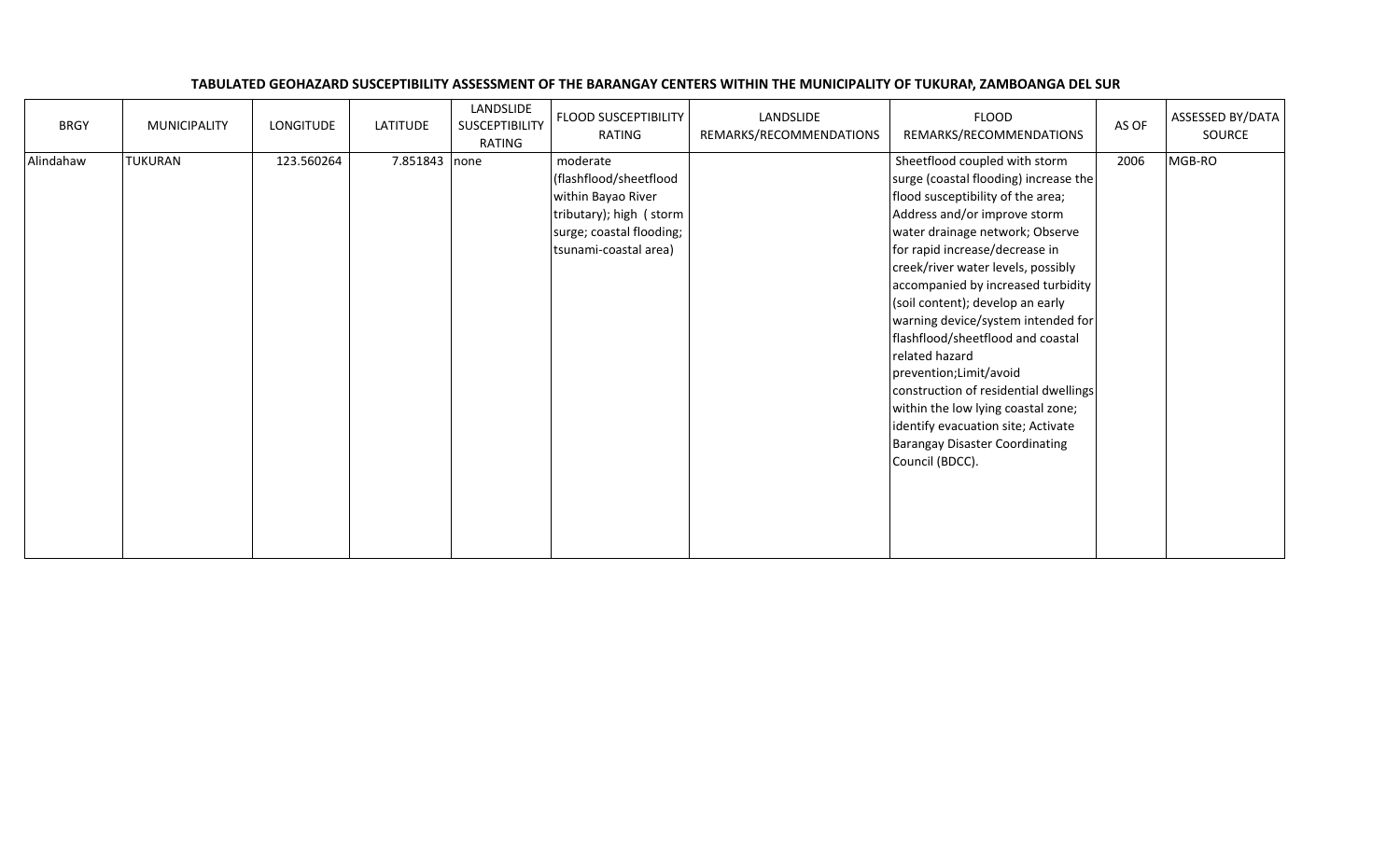| MGB-RO |
|--------|
|        |
|        |
|        |
|        |
|        |
|        |
|        |
|        |
|        |
|        |
|        |
|        |
| 2006   |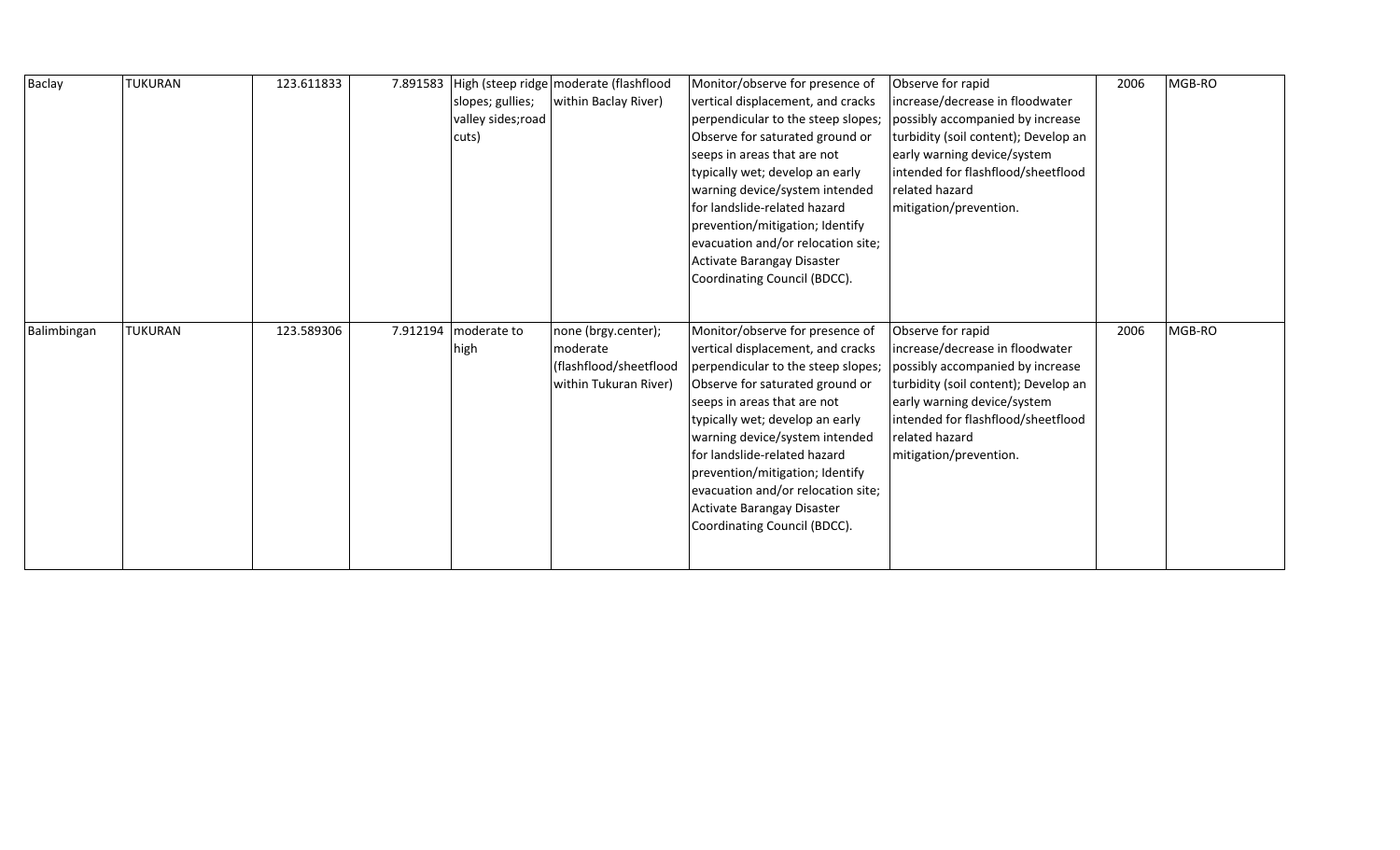| Buenasuerte | <b>TUKURAN</b> | 123.447621 | 7.959015 |                  | low to moderate none (brgy. proper);        | Monitor/observe for presence of       | Address and/or improve storm         | 2006 | MGB-RO |
|-------------|----------------|------------|----------|------------------|---------------------------------------------|---------------------------------------|--------------------------------------|------|--------|
|             |                |            |          | (brgy. proper;   | low (flashflood within                      | vertical displacement, and cracks     | water drainage network;              |      |        |
|             |                |            |          | gentle slopes);  | creeks/gullies)                             | perpendicular to the steep slopes;    |                                      |      |        |
|             |                |            |          | high (steep hill |                                             | Observe for saturated ground or       |                                      |      |        |
|             |                |            |          | slopes; road     |                                             | seeps in areas that are not           |                                      |      |        |
|             |                |            |          | cuts)            |                                             | typically wet; develop an early       |                                      |      |        |
|             |                |            |          |                  |                                             | warning device/system intended        |                                      |      |        |
|             |                |            |          |                  |                                             | for landslide-related hazard          |                                      |      |        |
|             |                |            |          |                  |                                             | prevention/mitigation; Activate       |                                      |      |        |
|             |                |            |          |                  |                                             | <b>Barangay Disaster Coordinating</b> |                                      |      |        |
|             |                |            |          |                  |                                             | Council (BDCC).                       |                                      |      |        |
|             |                |            |          |                  |                                             |                                       |                                      |      |        |
| Camanga     | <b>TUKURAN</b> | 123.565372 |          |                  | 7.876313 low to moderate   moderate to high | Monitor/observe for presence of       | Observe for rapid                    | 2006 | MGB-RO |
|             |                |            |          |                  | (sloping ground); (flashflood within        | vertical displacement, and cracks     | increase/decrease in floodwater      |      |        |
|             |                |            |          | high (creek      | creek)                                      | perpendicular to the steep slopes;    | possibly accompanied by increase     |      |        |
|             |                |            |          | channels)        |                                             | Address channel                       | turbidity (soil content); Develop an |      |        |
|             |                |            |          |                  |                                             | erosion/scouring); Activate           | early warning device/system          |      |        |
|             |                |            |          |                  |                                             | <b>Barangay Disaster Coordinating</b> | intended for flashflood/sheetflood   |      |        |
|             |                |            |          |                  |                                             | Council (BDCC).                       | related hazard                       |      |        |
|             |                |            |          |                  |                                             |                                       | mitigation/prevention;Address        |      |        |
|             |                |            |          |                  |                                             |                                       | and/or improve storm water           |      |        |
|             |                |            |          |                  |                                             |                                       | drainage network; Identify           |      |        |
|             |                |            |          |                  |                                             |                                       | evacuation and/or relocation site;   |      |        |
|             |                |            |          |                  |                                             |                                       | <b>Activate BDCC</b>                 |      |        |
|             |                |            |          |                  |                                             |                                       |                                      |      |        |
|             |                |            |          |                  |                                             |                                       |                                      |      |        |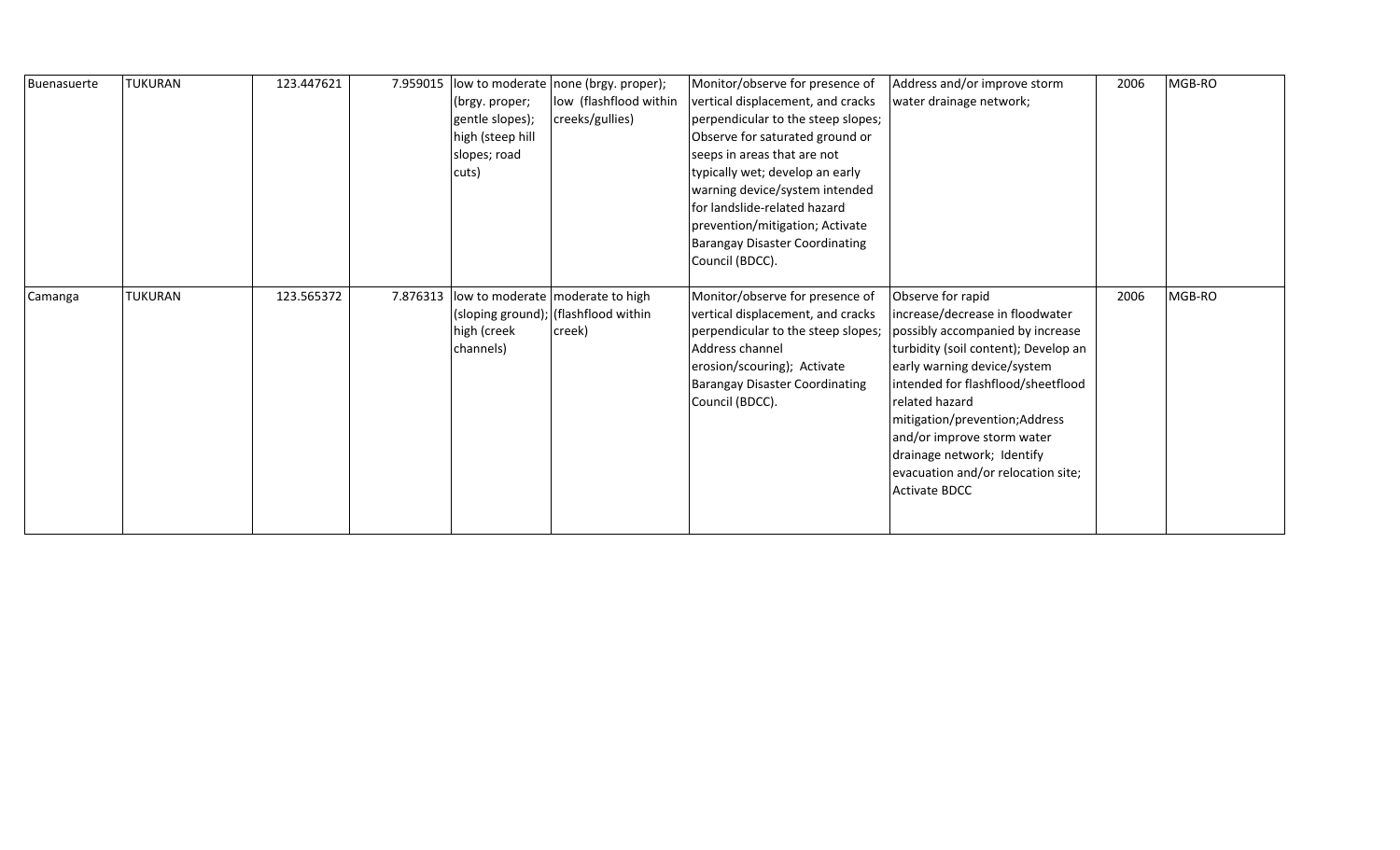| Curvada  | <b>TUKURAN</b> | 123.586270 | 7.867780 none |                                                                                    | high<br>(flashflood/sheetflood<br>within Tukuran River<br>and its floodplain) |                                                                                                                                                                                                                                                                                                                                                                                                                          | Observe for rapid<br>increase/decrease in floodwater<br>possibly accompanied by increase<br>turbidity (soil content); Develop an<br>early warning device/system<br>intended for flashflood/sheetflood<br>related hazard<br>mitigation/prevention;Address<br>and/or improve storm water<br>drainage network; Identify<br>evacuation and/or relocation site;<br><b>Activate BDCC</b> | 2006 | MGB-RO |
|----------|----------------|------------|---------------|------------------------------------------------------------------------------------|-------------------------------------------------------------------------------|--------------------------------------------------------------------------------------------------------------------------------------------------------------------------------------------------------------------------------------------------------------------------------------------------------------------------------------------------------------------------------------------------------------------------|------------------------------------------------------------------------------------------------------------------------------------------------------------------------------------------------------------------------------------------------------------------------------------------------------------------------------------------------------------------------------------|------|--------|
| Laperian | TUKURAN        | 123.435167 | 7.969167      | low to moderate none                                                               |                                                                               | Monitor/observe for presence of<br>vertical displacement, and cracks<br>perpendicular to the steep slopes;<br>Address channel<br>erosion/scouring); Activate<br><b>Barangay Disaster Coordinating</b><br>Council (BDCC).                                                                                                                                                                                                 |                                                                                                                                                                                                                                                                                                                                                                                    | 2006 | MGB-RO |
| Libertad | <b>TUKURAN</b> | 123.598139 |               | 7.859861 High (steep ridge none<br>slopes; gullies;<br>valley sides; road<br>cuts) |                                                                               | Monitor/observe for presence of<br>vertical displacement, and cracks<br>perpendicular to the steep slopes;<br>Observe for saturated ground or<br>seeps in areas that are not<br>typically wet; develop an early<br>warning device/system intended<br>for landslide-related hazard<br>prevention/mitigation; Identify<br>evacuation and/or relocation site;<br>Activate Barangay Disaster<br>Coordinating Council (BDCC). |                                                                                                                                                                                                                                                                                                                                                                                    | 2006 | MGB-RO |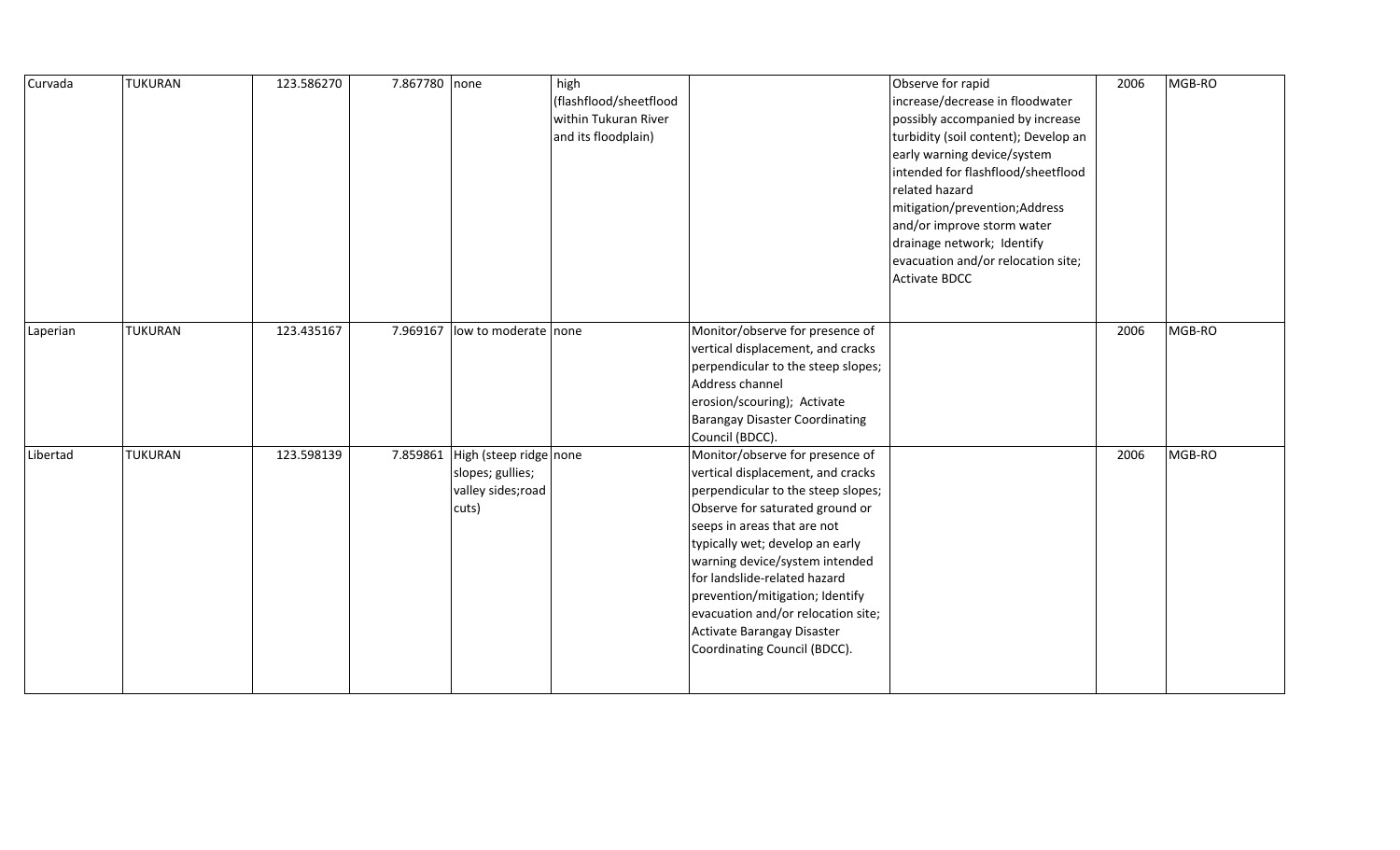| Lower Bayao | <b>TUKURAN</b> | 123.547302 | 7.849007 | none                                                                                                                   | high<br>(flashflood/sheetflood<br>within Bayao River<br>tributary); seasonally<br>high (storm surge;<br>coastal flooding;<br>tsunami-coastal area) |                                                                                                                                                                                                                                                                                            | Barangay proper is situated within<br>the sand bar of Bayao River along<br>Pagadian Bay; Sheetflood coupled<br>with storm surge (coastal flooding)<br>increase the flood susceptibility of<br>the area; Address and/or improve<br>storm water drainage network;<br>Develop an early warning<br>device/system intended for<br>flashflood/sheetflood and coastal<br>related hazard prevention; Observe<br>of rapid increase of floodwater/sea<br>level; Limit/avoid construction of<br>residential dwellings within the<br>area; Identify relocation site;<br>Activate BDCC. | 2006 | MGB-RO |
|-------------|----------------|------------|----------|------------------------------------------------------------------------------------------------------------------------|----------------------------------------------------------------------------------------------------------------------------------------------------|--------------------------------------------------------------------------------------------------------------------------------------------------------------------------------------------------------------------------------------------------------------------------------------------|----------------------------------------------------------------------------------------------------------------------------------------------------------------------------------------------------------------------------------------------------------------------------------------------------------------------------------------------------------------------------------------------------------------------------------------------------------------------------------------------------------------------------------------------------------------------------|------|--------|
| Luy-a       | <b>TUKURAN</b> | 123.532932 | 7.890064 | none to low<br>(brgy.<br>proper;alluvial<br>fan; gentle hill);<br>moderate to<br>slopes;gully<br>sides;<br>riverbanks) | none to low (localize<br>flooding on gentle<br>moderate<br>(flashflood/sheetflood<br>high (steep ridge   within Bayao River<br>floodplain)         | Observe for and/or monitor for<br>presence/progress of mass<br>elevated slopes); low to movement (soil creep; tension<br>cracks; riverbank scouring);<br>Identify evacuation/relocation site; by increase turbidity and soil<br>Activate Barangay Disaster<br>Coordinating Council (BDCC); | Address and/or improve storm<br>water drainage network; Observe<br>for rapid increase/decrease of<br>floodwater possible accompanied<br>content; Activate Barangay Disaster<br>Coordinating Council (BDCC)                                                                                                                                                                                                                                                                                                                                                                 | 2006 | MGB-RO |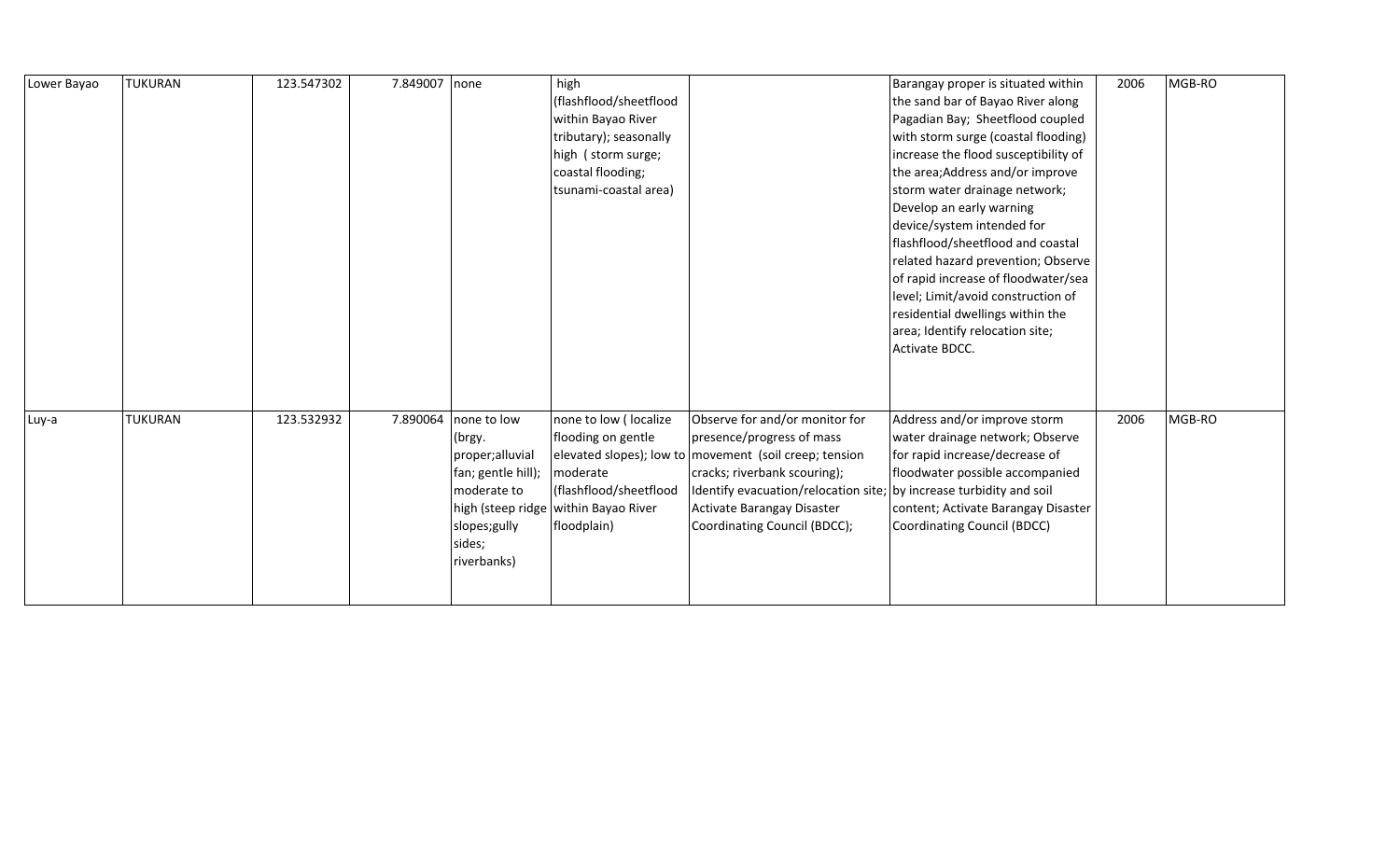| Manilan  | <b>TUKURAN</b> | 123.549639 |          | 7.912750 moderate to                 | none                                    | Monitor/observe for presence of    |                                    | 2006 | MGB-RO |
|----------|----------------|------------|----------|--------------------------------------|-----------------------------------------|------------------------------------|------------------------------------|------|--------|
|          |                |            |          | high                                 |                                         | vertical displacement, and cracks  |                                    |      |        |
|          |                |            |          |                                      |                                         | perpendicular to the steep slopes; |                                    |      |        |
|          |                |            |          |                                      |                                         | Observe for saturated ground or    |                                    |      |        |
|          |                |            |          |                                      |                                         | seeps in areas that are not        |                                    |      |        |
|          |                |            |          |                                      |                                         | typically wet; develop an early    |                                    |      |        |
|          |                |            |          |                                      |                                         | warning device/system intended     |                                    |      |        |
|          |                |            |          |                                      |                                         | for landslide-related hazard       |                                    |      |        |
|          |                |            |          |                                      |                                         | prevention/mitigation; Identify    |                                    |      |        |
|          |                |            |          |                                      |                                         | evacuation and/or relocation site; |                                    |      |        |
|          |                |            |          |                                      |                                         | Activate Barangay Disaster         |                                    |      |        |
|          |                |            |          |                                      |                                         | Coordinating Council (BDCC).       |                                    |      |        |
|          |                |            |          |                                      |                                         |                                    |                                    |      |        |
|          |                |            |          |                                      |                                         |                                    |                                    |      |        |
| Manyalag | <b>TUKURAN</b> | 123.526861 | 7.940639 |                                      | High (steep ridge none (top ridge); low | Monitor/observe for presence of    | Observe for rapid                  | 2006 | MGB-RO |
|          |                |            |          |                                      |                                         |                                    |                                    |      |        |
|          |                |            |          | slopes; gullies;                     | to moderate                             | vertical displacement, and cracks  | increase/decrease in floodwater    |      |        |
|          |                |            |          | valley sides; road (creeks; gullies) |                                         | perpendicular to the steep slopes; | level possible accompanied by      |      |        |
|          |                |            |          | cuts)                                |                                         | Observe for saturated ground or    | increase turbidity (soil content); |      |        |
|          |                |            |          |                                      |                                         | seeps in areas that are not        | Develop an early warning           |      |        |
|          |                |            |          |                                      |                                         | typically wet; develop an early    | device/system intended for         |      |        |
|          |                |            |          |                                      |                                         | warning device/system intended     | flashflood hazard                  |      |        |
|          |                |            |          |                                      |                                         | for landslide-related hazard       | prevention/mitigation; Activate    |      |        |
|          |                |            |          |                                      |                                         | prevention/mitigation; Identify    | BDCC.                              |      |        |
|          |                |            |          |                                      |                                         | evacuation and/or relocation site; |                                    |      |        |
|          |                |            |          |                                      |                                         | Activate Barangay Disaster         |                                    |      |        |
|          |                |            |          |                                      |                                         | Coordinating Council (BDCC).       |                                    |      |        |
|          |                |            |          |                                      |                                         |                                    |                                    |      |        |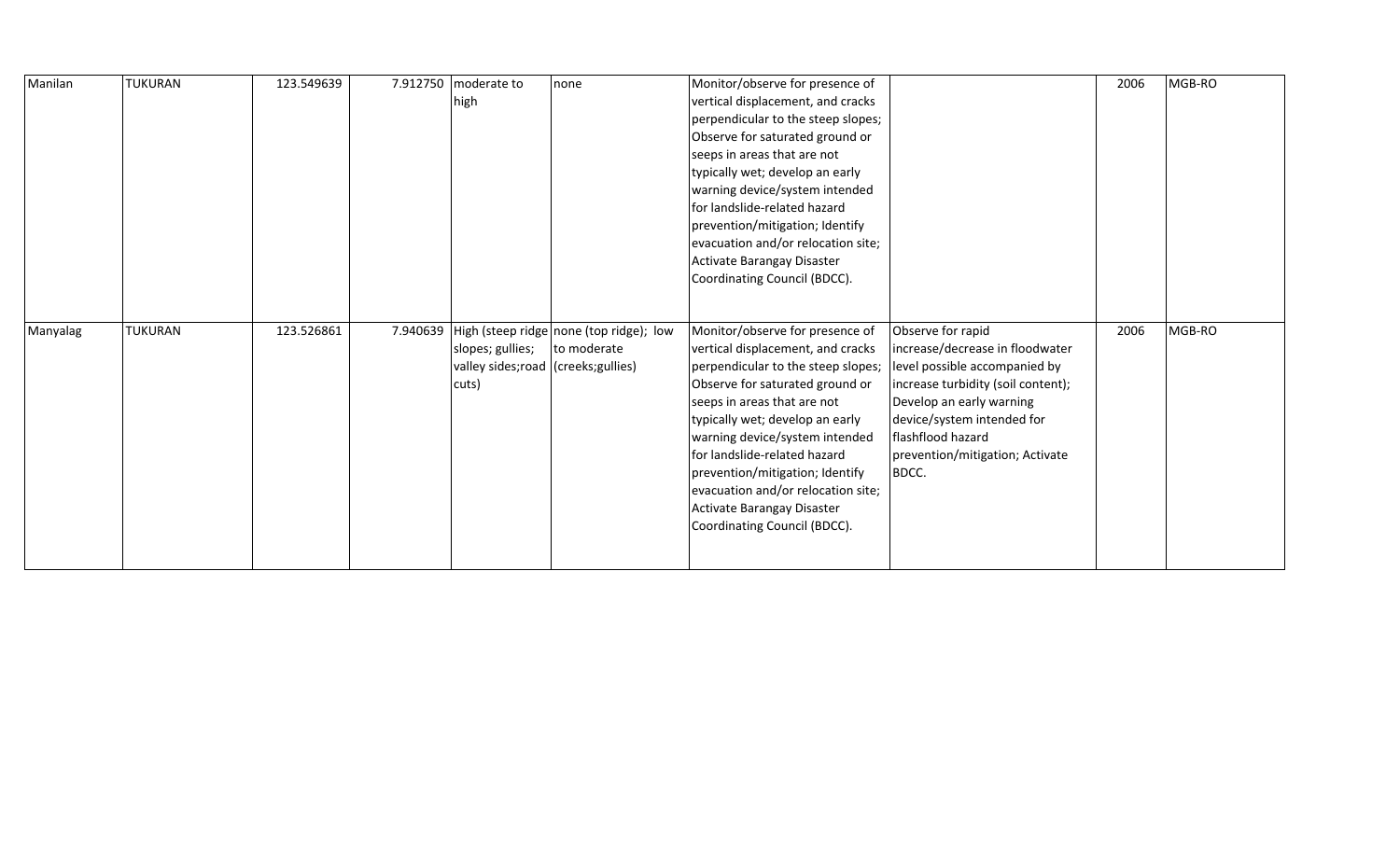| Militar | TUKURAN | 123.585731 |          | 7.841637 None (coastal | high                    | Monitor/observe for presence of    | Barangay proper is situated within   | 2006 | MGB-RO |
|---------|---------|------------|----------|------------------------|-------------------------|------------------------------------|--------------------------------------|------|--------|
|         |         |            |          | plain); High           | (flashflood/sheetflood  | vertical displacement, and cracks  | the mouth of Tukuran River along     |      |        |
|         |         |            |          | (steep slopes;         | within Tukuran River);  | perpendicular to the steep slopes; | Pagadian Bay; Sheetflood coupled     |      |        |
|         |         |            |          | valley/gully           | high (storm surge;      | Observe for saturated ground or    | with storm surge (coastal flooding)  |      |        |
|         |         |            |          | sides)                 | tsunami-coastal area)   | seeps in areas that are not        | increase the flood susceptibility of |      |        |
|         |         |            |          |                        |                         | typically wet; develop an early    | the area; Address and/or improve     |      |        |
|         |         |            |          |                        |                         | warning device/system intended     | storm water drainage network;        |      |        |
|         |         |            |          |                        |                         | for landslide-related hazard       | Develop an early warning             |      |        |
|         |         |            |          |                        |                         | prevention/mitigation; Identify    | device/system intended for           |      |        |
|         |         |            |          |                        |                         | evacuation and/or relocation site; | flashflood/sheetflood and coastal    |      |        |
|         |         |            |          |                        |                         | Activate Barangay Disaster         | related hazard prevention; Observe   |      |        |
|         |         |            |          |                        |                         | Coordinating Council (BDCC).       | of rapid increase of floodwater/sea  |      |        |
|         |         |            |          |                        |                         |                                    | level; Limit/avoid construction of   |      |        |
|         |         |            |          |                        |                         |                                    | residential dwellings within the low |      |        |
|         |         |            |          |                        |                         |                                    | lying coastal zone; Identify         |      |        |
|         |         |            |          |                        |                         |                                    | evacuation and/or relocation site;   |      |        |
|         |         |            |          |                        |                         |                                    | Activate BDCC.                       |      |        |
|         |         |            |          |                        |                         |                                    |                                      |      |        |
|         |         |            |          |                        |                         |                                    |                                      |      |        |
|         |         |            |          |                        |                         |                                    |                                      |      |        |
| Navalan | TUKURAN | 123.493111 | 7.943000 | low to moderate        | moderate (flashflood    | Monitor/observe for presence of    | Observe for rapid                    | 2006 | MGB-RO |
|         |         |            |          | (brgy.                 | within creeks; gullies) | vertical displacement, and cracks  | increase/decrease in floodwater      |      |        |
|         |         |            |          | center; valley         |                         | perpendicular to the steep slopes; | level possible accompanied by        |      |        |
|         |         |            |          | floor; floodplain;     |                         | Observe for saturated ground or    | increase turbidity (soil content);   |      |        |
|         |         |            |          | top ridge); high       |                         | seeps in areas that are not        | Develop an early warning             |      |        |
|         |         |            |          | (steep ridge           |                         | typically wet; develop an early    | device/system intended for           |      |        |
|         |         |            |          | slopes and valley      |                         | warning device/system intended     | flashflood hazard                    |      |        |
|         |         |            |          | sides)                 |                         | for landslide-related hazard       | prevention/mitigation; Activate      |      |        |
|         |         |            |          |                        |                         | prevention/mitigation; Identify    | BDCC.                                |      |        |
|         |         |            |          |                        |                         | evacuation and/or relocation site; |                                      |      |        |
|         |         |            |          |                        |                         | Activate Barangay Disaster         |                                      |      |        |
|         |         |            |          |                        |                         | Coordinating Council (BDCC).       |                                      |      |        |
|         |         |            |          |                        |                         |                                    |                                      |      |        |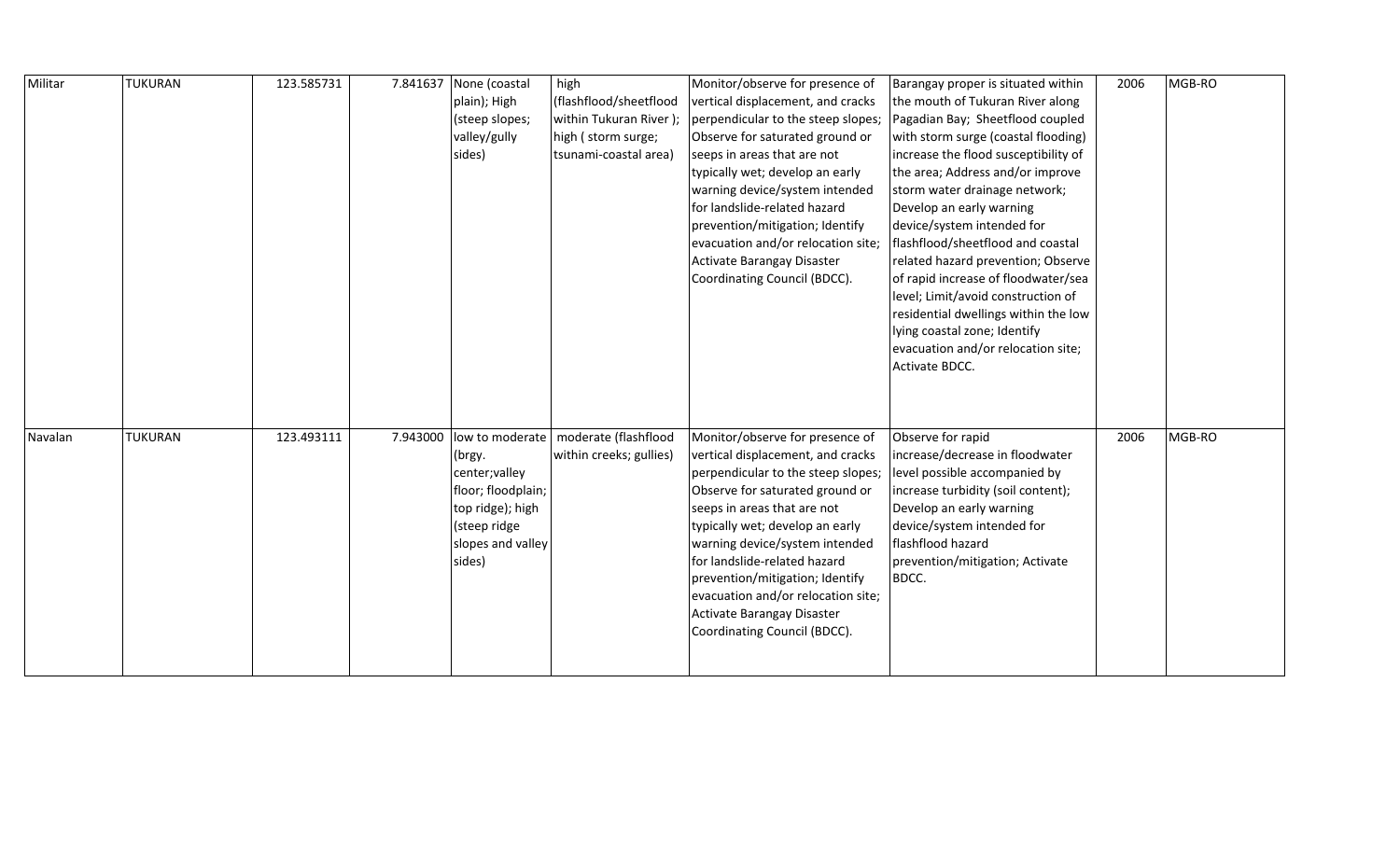| Panduma Senior TUKURAN |                | 123.570866 | 7.852194 none        |                                                                            | moderate<br>(flashflood/sheetflood<br>within Bayao River<br>tributary); high (storm<br>surge; coastal flooding;<br>tsunami-coastal area) |                                                                                                                                                                          | Barangay proper is situated within<br>the floodplain of Tukuran River and<br>Bayao River tributary along<br>Pagadian Bay; Sheetflood coupled<br>with storm surge (coastal flooding)<br>increase the flood susceptibility of<br>the area; Address and/or improve<br>storm water drainage network;<br>Develop an early warning<br>device/system intended for<br>flashflood/sheetflood and coastal<br>related hazard prevention; Observe<br>of rapid increase of floodwater/sea<br>level; Limit/avoid construction of<br>residential dwellings within the low<br>lying coastal zone; Identify<br>evacualtion and/or relocation site;<br>Activate BDCC. | 2006 | MGB-RO |
|------------------------|----------------|------------|----------------------|----------------------------------------------------------------------------|------------------------------------------------------------------------------------------------------------------------------------------|--------------------------------------------------------------------------------------------------------------------------------------------------------------------------|-----------------------------------------------------------------------------------------------------------------------------------------------------------------------------------------------------------------------------------------------------------------------------------------------------------------------------------------------------------------------------------------------------------------------------------------------------------------------------------------------------------------------------------------------------------------------------------------------------------------------------------------------------|------|--------|
| Sambulawan             | <b>TUKURAN</b> | 123.476472 | 7.943583  low (brgy. | center)<br>moderate to<br>high (steep ridge<br>slopes and valley<br>sides) | none to low (localize<br>flooding)                                                                                                       | Monitor/observe for presence of<br>vertical displacement, and cracks<br>perpendicular to the steep slopes;<br>Activate Barangay Disaster<br>Coordinating Council (BDCC). | Address and/or improve storm<br>water drainage network.                                                                                                                                                                                                                                                                                                                                                                                                                                                                                                                                                                                             | 2006 | MGB-RO |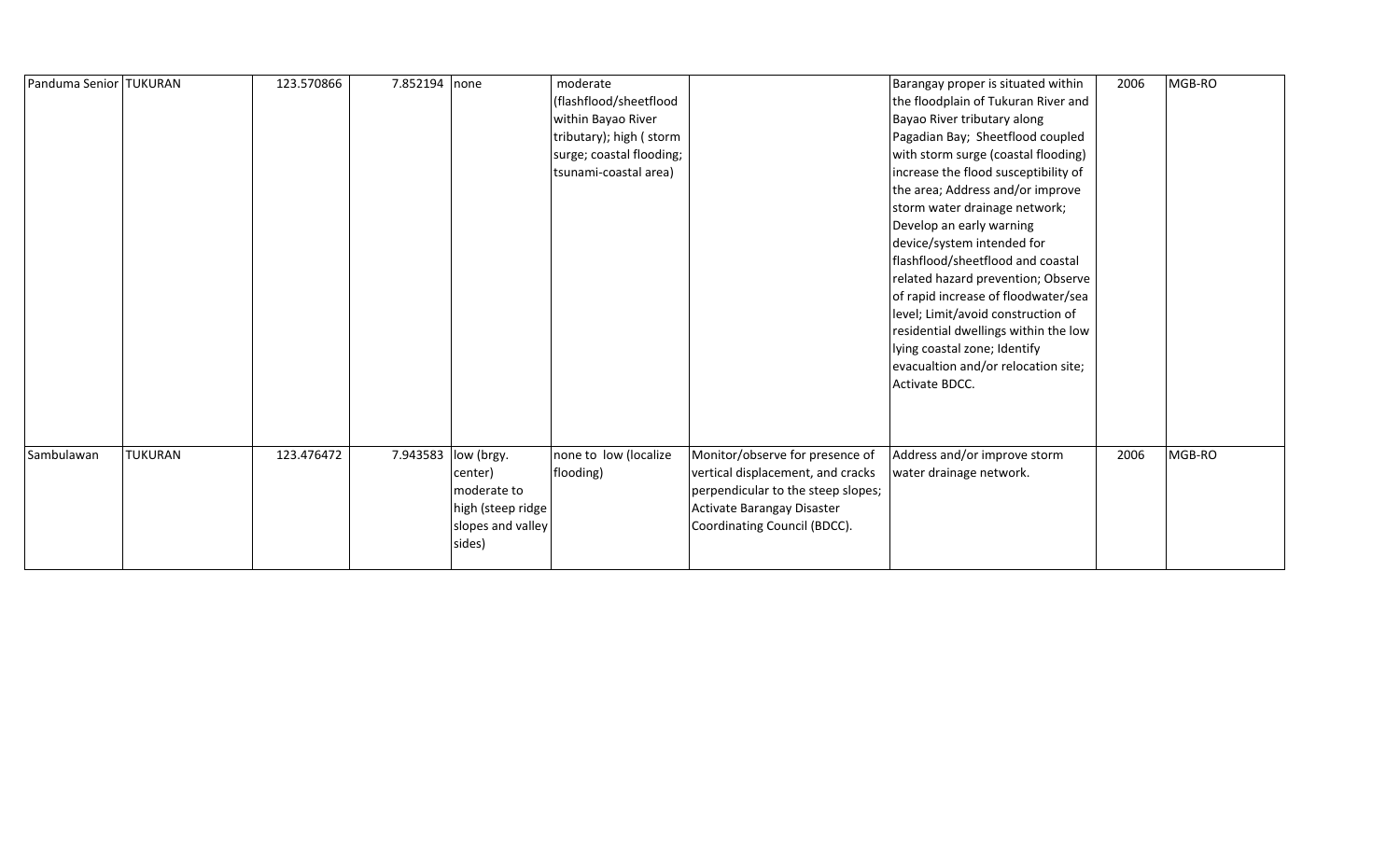| San Antonio          | <b>TUKURAN</b> | 123.627333 |               | 7.865806 moderate to<br>high | none                                                                                                                   | Monitor/observe for presence of<br>vertical displacement, and cracks<br>perpendicular to the steep slopes;<br>Observe for saturated ground or<br>seeps in areas that are not<br>typically wet; develop an early<br>warning device/system intended<br>for landslide-related hazard<br>prevention/mitigation; Identify<br>evacuation and/or relocation site;<br>Activate Barangay Disaster<br>Coordinating Council (BDCC). |                                                                                                                                                                                                                                                                                                                                                                                                                                                                                                                                                                                                                                                    | 2006 | MGB-RO |
|----------------------|----------------|------------|---------------|------------------------------|------------------------------------------------------------------------------------------------------------------------|--------------------------------------------------------------------------------------------------------------------------------------------------------------------------------------------------------------------------------------------------------------------------------------------------------------------------------------------------------------------------------------------------------------------------|----------------------------------------------------------------------------------------------------------------------------------------------------------------------------------------------------------------------------------------------------------------------------------------------------------------------------------------------------------------------------------------------------------------------------------------------------------------------------------------------------------------------------------------------------------------------------------------------------------------------------------------------------|------|--------|
| San Carlos<br>(Pob.) | <b>TUKURAN</b> | 123.573659 | 7.851476 none |                              | moderate<br>(flashflood/sheetflood<br>within Bayao River<br>tributary); high (storm<br>surge; tsunami-coastal<br>area) |                                                                                                                                                                                                                                                                                                                                                                                                                          | Barangay proper is situated within<br>the floodplain of Tukuran River and<br>Bayao River tributary along<br>Pagadian Bay; Sheetflood coupled<br>with storm surge (coastal flooding)<br>increase the flood susceptibility of<br>the area; Address and/or improve<br>storm water drainage network;<br>Develop an early warning<br>device/system intended for<br>flashflood/sheetflood and coastal<br>related hazard prevention; Observe<br>of rapid increase of floodwater/sea<br>level; Limit/avoid construction of<br>residential dwellings within the low<br>lying coastal zone; Identify<br>evacultion and/or relocation site;<br>Activate BDCC. | 2006 | MGB-RO |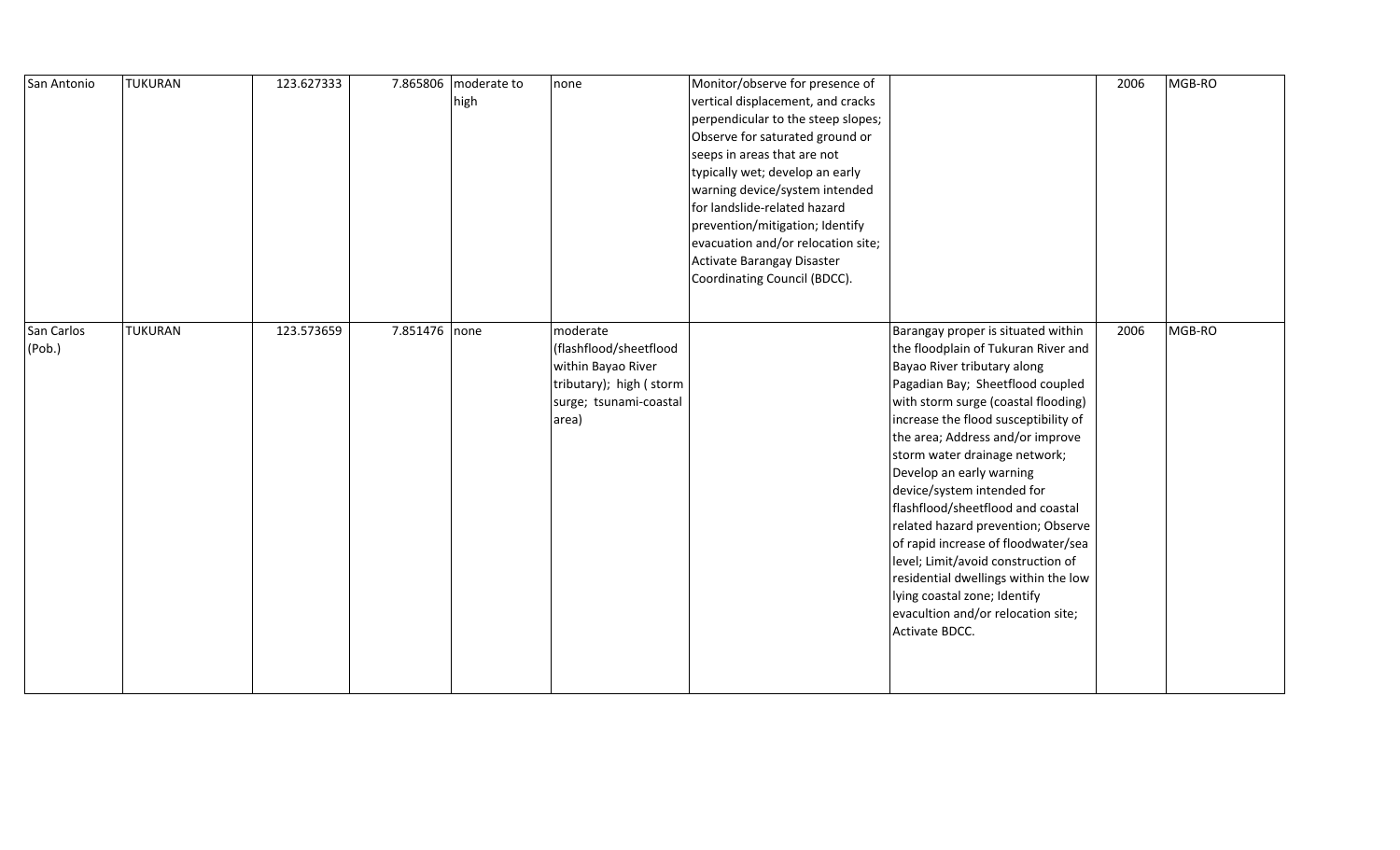| Santo Niño<br>(Pob.) | <b>TUKURAN</b> | 123.578236 | 7.848992 none |                  | high<br>(flashflood/sheetflood |                                    | Barangay proper is situated within<br>the floodplain of Tukuran River | 2006 | MGB-RO |
|----------------------|----------------|------------|---------------|------------------|--------------------------------|------------------------------------|-----------------------------------------------------------------------|------|--------|
|                      |                |            |               |                  | within Tukuran River);         |                                    | along Pagadian Bay; Sheetflood                                        |      |        |
|                      |                |            |               |                  | high (storm surge;             |                                    | coupled with storm surge (coastal                                     |      |        |
|                      |                |            |               |                  | tsunami-coastal area)          |                                    | flooding) increase the flood                                          |      |        |
|                      |                |            |               |                  |                                |                                    | susceptibility of the area; Address                                   |      |        |
|                      |                |            |               |                  |                                |                                    | and/or improve storm water                                            |      |        |
|                      |                |            |               |                  |                                |                                    | drainage network; Develop an early                                    |      |        |
|                      |                |            |               |                  |                                |                                    | warning device/system intended for                                    |      |        |
|                      |                |            |               |                  |                                |                                    | flashflood/sheetflood and coastal                                     |      |        |
|                      |                |            |               |                  |                                |                                    | related hazard prevention; Observe                                    |      |        |
|                      |                |            |               |                  |                                |                                    | of rapid increase of floodwater/sea                                   |      |        |
|                      |                |            |               |                  |                                |                                    | level; Limit/avoid construction of                                    |      |        |
|                      |                |            |               |                  |                                |                                    | residential dwellings within the low                                  |      |        |
|                      |                |            |               |                  |                                |                                    | lying coastal zone; Identify                                          |      |        |
|                      |                |            |               |                  |                                |                                    | evacuation and/or relocation site;                                    |      |        |
|                      |                |            |               |                  |                                |                                    | Activate BDCC.                                                        |      |        |
|                      |                |            |               |                  |                                |                                    |                                                                       |      |        |
|                      |                |            |               |                  |                                |                                    |                                                                       |      |        |
|                      |                |            |               |                  |                                |                                    |                                                                       |      |        |
| Santo Rosario        | <b>TUKURAN</b> | 123.573722 | 7.907194      | moderate         | low (creeks; gullies)          | Monitor/observe for presence of    | Address and/or improve storm                                          | 2006 | MGB-RO |
|                      |                |            |               |                  |                                | vertical displacement, and cracks  | water drainage network.                                               |      |        |
|                      |                |            |               |                  |                                | perpendicular to the steep slopes; |                                                                       |      |        |
|                      |                |            |               |                  |                                | Activate Barangay Disaster         |                                                                       |      |        |
|                      |                |            |               |                  |                                | Coordinating Council (BDCC).       |                                                                       |      |        |
| Sugo                 | <b>TUKURAN</b> | 123.612908 | 7.840897      | none to low      | low (localize flooding-        | Monitor/observe for presence of    | Address and/or improve storm                                          | 2006 | MGB-RO |
|                      |                |            |               | (brgy. center);  | bgry. Center); high (          | vertical displacement, and cracks  | water drainage network; Develop                                       |      |        |
|                      |                |            |               | high (road cuts; | storm surge; coastal           | perpendicular to the steep slopes; | an early warning device/system                                        |      |        |
|                      |                |            |               | steep ridge      | flooding; tsunami-             | Activate Barangay Disaster         | intended for localize flooding and                                    |      |        |
|                      |                |            |               | slopes)          | coastal area)                  | Coordinating Council (BDCC).       | coastal related hazard prevention;                                    |      |        |
|                      |                |            |               |                  |                                |                                    | Observe of rapid increase of                                          |      |        |
|                      |                |            |               |                  |                                |                                    | floodwater/sea level; Limit/avoid                                     |      |        |
|                      |                |            |               |                  |                                |                                    | construction of residential dwellings                                 |      |        |
|                      |                |            |               |                  |                                |                                    | within the low lying coastal zone;                                    |      |        |
|                      |                |            |               |                  |                                |                                    | Identify evacualtion and/or                                           |      |        |
|                      |                |            |               |                  |                                |                                    | relocation site; Activate BDCC.                                       |      |        |
|                      |                |            |               |                  |                                |                                    |                                                                       |      |        |
|                      |                |            |               |                  |                                |                                    |                                                                       |      |        |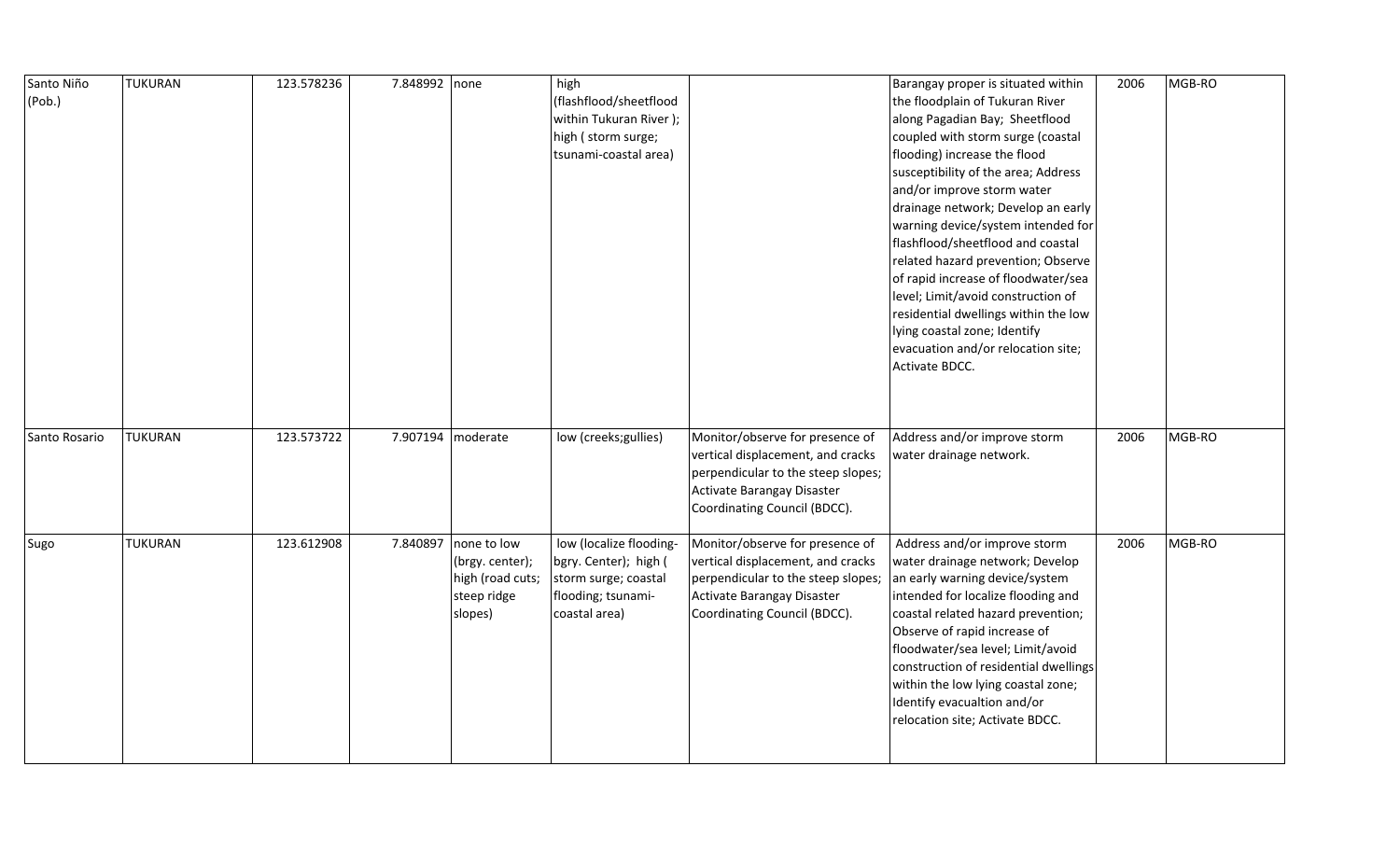| Tabuan | <b>TUKURAN</b> | 123.555667 | 7.886861      |                                                                                   | low to moderate none to low brgy.<br>center; ricepaddies);<br>moderate (flashflood<br>within creek)                                        | Monitor/observe for presence of<br>vertical displacement, and cracks<br>perpendicular to the steep slopes;<br>Activate Barangay Disaster<br>Coordinating Council (BDCC). | Observe for rapid<br>increase/decrease in floodwater<br>possibly accompanied by increase<br>turbidity (soil content); Develop an<br>early warning device/system<br>intended for flashflood/sheetflood<br>related hazard<br>mitigation/prevention;Address<br>and/or improve storm water<br>drainage network; Identify<br>evacuation and/or relocation site;<br><b>Activate BDCC</b>                                                                                                                                                                                                                                                                   | 2006 | MGB-RO |
|--------|----------------|------------|---------------|-----------------------------------------------------------------------------------|--------------------------------------------------------------------------------------------------------------------------------------------|--------------------------------------------------------------------------------------------------------------------------------------------------------------------------|------------------------------------------------------------------------------------------------------------------------------------------------------------------------------------------------------------------------------------------------------------------------------------------------------------------------------------------------------------------------------------------------------------------------------------------------------------------------------------------------------------------------------------------------------------------------------------------------------------------------------------------------------|------|--------|
| Tagulo | <b>TUKURAN</b> | 123.624245 | 7.833081 none | tal plain-brgy.<br>center); high<br>ridge slopes);<br>low (gentle<br>alluvial fan | high<br>(floodplain/coas (flashflood/sheetflood<br>within Militar Creek);<br>high (storm surge;<br>(riverbank; steep tsunami-coastal area) | Monitor/observe for presence of<br>vertical displacement, and cracks<br>perpendicular to the steep slopes;<br>Activate Barangay Disaster<br>Coordinating Council (BDCC). | Sheetflood coupled with storm<br>surge (coastal flooding) increase the<br>flood susceptibility of the area;<br>Address and/or improve storm<br>water drainage network; Observe<br>for rapid increase/decrease in<br>creek/river water levels, possibly<br>accompanied by increased turbidity<br>(soil content); develop an early<br>warning device/system intended for<br>flashflood/sheetflood and coastal<br>related hazard prevention; identify<br>evacuation/relocation site;<br>Limit/avoid construction of<br>residential dwellings within the low<br>lying coastal zone; Activate<br><b>Barangay Disaster Coordinating</b><br>Council (BDCC). | 2006 | MGB-RO |